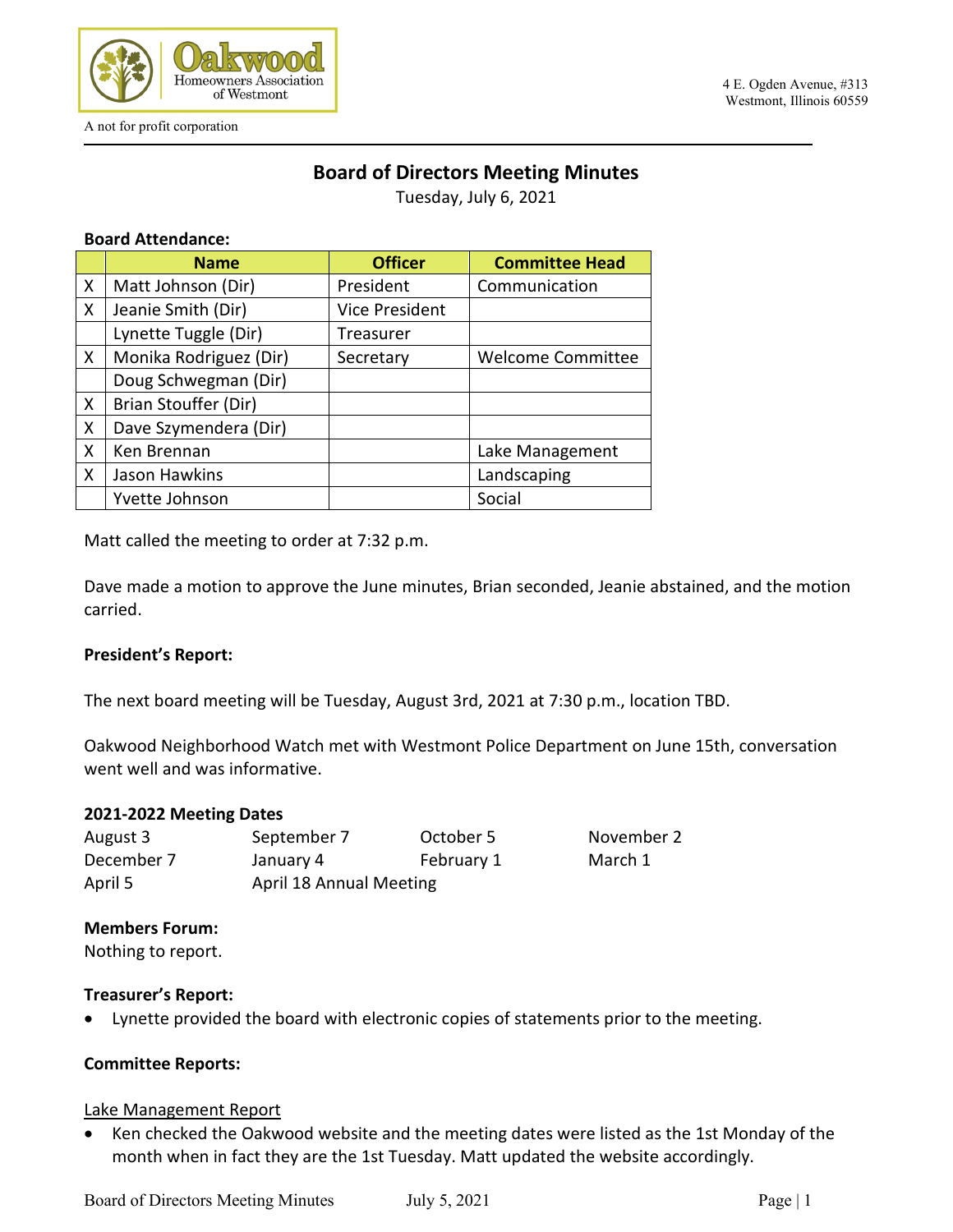- Ken was inquiring about the grant money and if it was received, Lynette was not at the meeting to confirm.
- A letter will be sent to the homeowner with the structure that is in violation of Section 15 Structures, both A and C.
- LMC will contact EAM to treat the cat tails.
- Two trees were planted on the eastern shoreline, swamp white oak, 20 feet high, 2.5 inch diameter; Ken suggests placing mulch around the base of the trees.
- New trees need to be watered for 20 minutes, two times a week through November. Emmitt has expressed possible interest in watering the trees for approximately \$15/hour, so \$5 for 20 minutes.
- Ken will follow up with Jessica Zebrauskas on her interest in possibly donating trees for the eastern shoreline.
- Eight- 2 inch trees from the Village were planted on the eastern shoreline.
- Matt talked with the Village and they take Illegal Dumping very seriously, people need to say something to individuals dumping and then report incidents to the Village.
- An Oakwood resident expressed concern for a beaver on the shoreline and having it removed. It was confirmed that the animal was in fact a muskrat, the shoreline is homeowner property and can take action they feel is appropriate.

## Landscape Report

- Fertilizer stakes were put near the pine trees on the east side of the beach to try and salvage the trees, will need to be removed.
- Shrubs, perennials will be planted on the west side of the beach, where the juniper bush was removed.
- Jeanie's red oak trees will be planted on the eastern shoreline, north end of Oakwood, or will be given to John Yeater to plant around Westmont.
- Additional positive feedback on the flowers planted has been received.
- Ogden Street cleanup will be scheduled in the Fall.

## Social Report

- Fishing Derby/ Beach Party, June 5, 2021, biggest turnout ever. Thanks to Dave for the food.
- Garage Sale had approximately 16 homes participate.
- OAKtober Fest is being planned for the end of September.
- Halloween Party, TBD.
- •

## Communications Report

• Oak Leaf articles are due September 10th.

## Welcoming Report

• Nothing new to report.

## **Old Business**

- Gas lamp s, Dave will reach out to Karl to see if any progress.
- 27 homes have expressed interest in driveway repairs, Oakwood resident has agreed to take the lead on coordinating an effort to receive a discount, but no communication has been received regarding driveway repair. Matt will reach out to Oakwood resident to confirm.